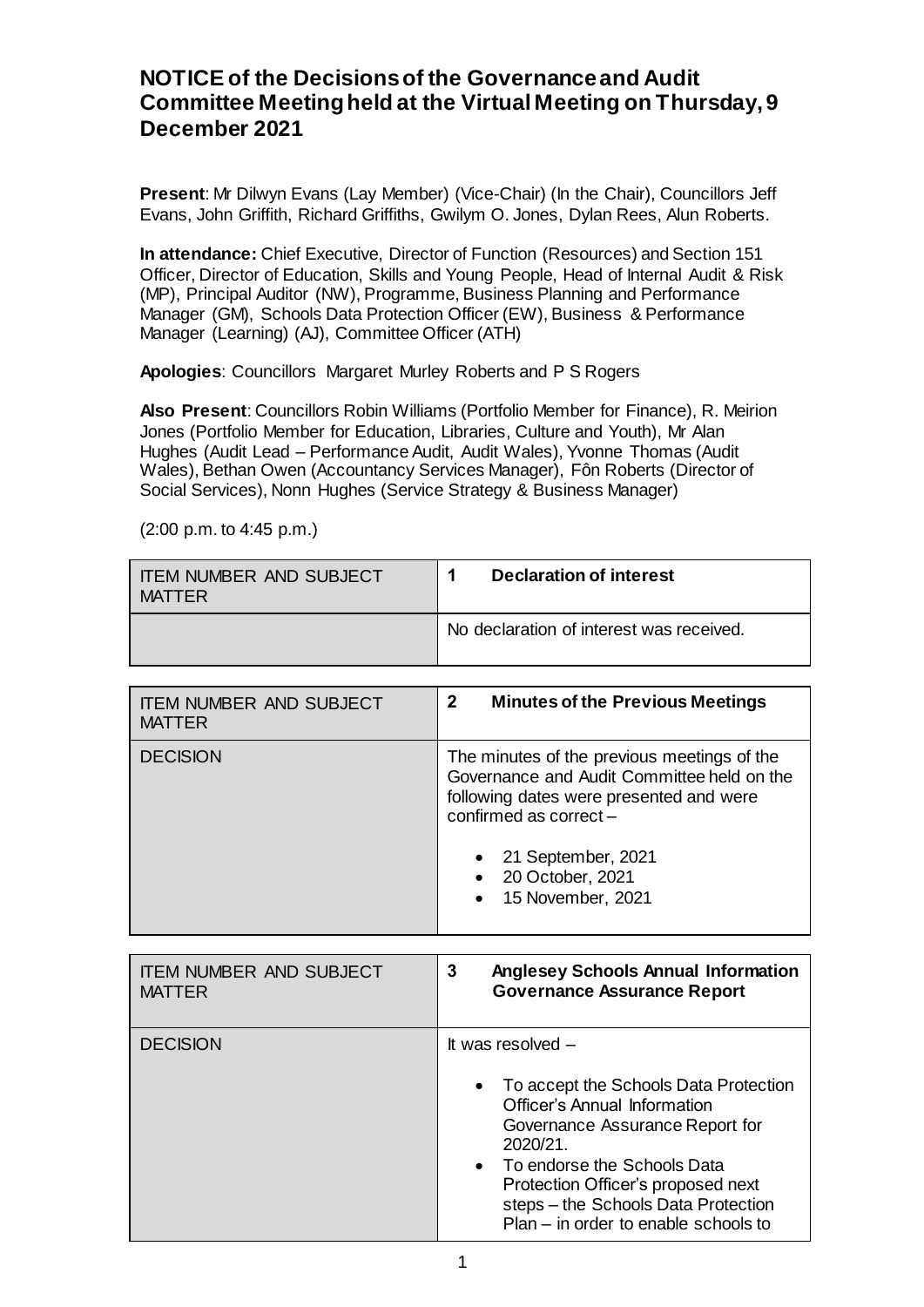|                                                 | fully operate in accordance with data<br>protection requirements.                                                    |
|-------------------------------------------------|----------------------------------------------------------------------------------------------------------------------|
| <b>ITEM NUMBER AND SUBJECT</b><br><b>MATTER</b> | <b>Counter Fraud, Bribery and</b><br>4<br><b>Corruption Strategy</b>                                                 |
| <b>DECISION</b>                                 | It was resolved to note Internal Audit's strategy<br>for countering fraud, bribery and corruption for<br>$2021 - 24$ |

| <b>ITEM NUMBER AND SUBJECT</b><br><b>MATTER</b> | <b>Treasury Management Mid-Year</b><br>5<br><b>Review 2021/22</b>                                          |
|-------------------------------------------------|------------------------------------------------------------------------------------------------------------|
| <b>DECISION</b>                                 | It was resolved to accept and to note the TM<br>mid-year review report 2021/22 without<br>further comment. |

| <b>ITEM NUMBER AND SUBJECT</b><br><b>MATTER</b> | <b>External Audit - Isle of Anglesey</b><br>6<br><b>County Council: Annual Audit</b><br>Summary 2020 |
|-------------------------------------------------|------------------------------------------------------------------------------------------------------|
| <b>DECISION</b>                                 | Item not considered at this meeting.                                                                 |

| <b>ITEM NUMBER AND SUBJECT</b><br><b>MATTER</b> | <b>External Audit: Audit Wales Work</b><br>Programme and Timetable: IOACC<br><b>Quarterly Update September 2020</b> |
|-------------------------------------------------|---------------------------------------------------------------------------------------------------------------------|
| <b>DECISION</b>                                 | It was resolved to note the information and<br>schedule presented.                                                  |

| <b>ITEM NUMBER AND SUBJECT</b><br><b>MATTER</b> | <b>External Audit: Student Finances (for</b><br>8<br>information) |
|-------------------------------------------------|-------------------------------------------------------------------|
| <b>DECISION</b>                                 | It was resolved to note the report for<br>information purposes.   |

| <b>ITEM NUMBER AND SUBJECT</b> | <b>Local Code of Governance</b>                                                                                                 |
|--------------------------------|---------------------------------------------------------------------------------------------------------------------------------|
| <b>MATTER</b>                  | 9                                                                                                                               |
| <b>DECISION</b>                | It was resolved $-$<br>• To approve the draft Local Code of<br>Governance.<br>That the Committee's members if they<br>$\bullet$ |